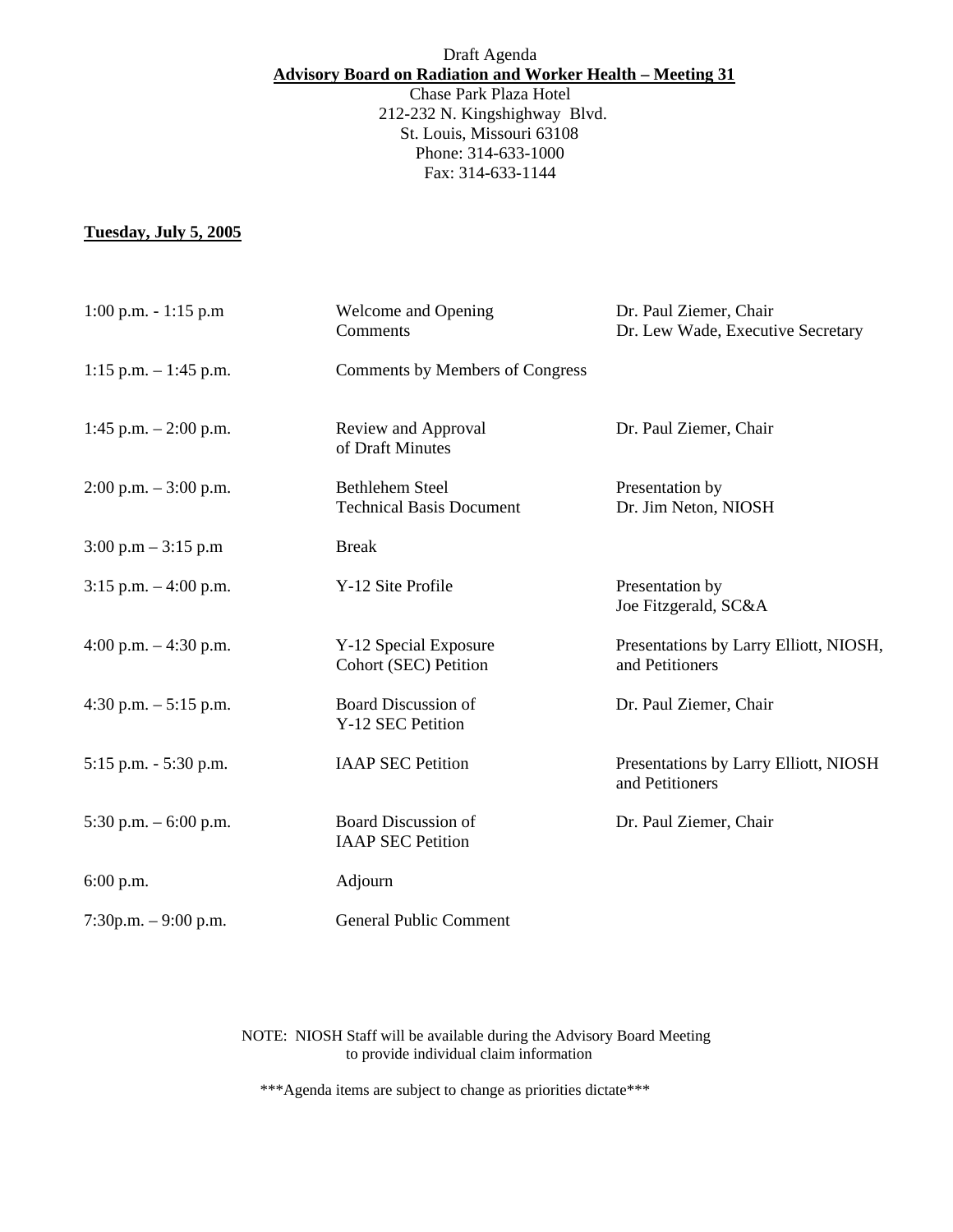Advisory Board on Radiation and Worker Health Chase Park Plaza Hotel 212-232 N. Kingshighway Blvd. St. Louis, Missouri 63108 Phone: 314-633-1000 Fax: 314-633-1144

## **Wednesday, July 6, 2005**

| 7:30 a.m. $-8:30$ a.m.     | Subcommittee – Site Profile<br>Activities       | Dr. Paul Ziemer, Chair                                      |
|----------------------------|-------------------------------------------------|-------------------------------------------------------------|
| $8:30$ a.m. $-8:45$ a.m.   | Welcome and Opening<br>Comments                 | Dr. Paul Ziemer, Chair<br>Dr. Lew Wade, Executive Secretary |
| $8:45-a.m. - 9:15 a.m.$    | Mallinckrodt Site Profile                       | Presentation by Arjun Makhijani, SC&A                       |
| $9:15$ a.m. $-10:00$ a.m.  | Mallinckrodt Site Profile                       | Presentation by Dr. Jim Neton, NIOSH                        |
| $10:00$ a.m. $-10:20$ a.m. | <b>Break</b>                                    |                                                             |
| $10:20$ a.m. $-11:30$ a.m. | <b>Mallinckrodt SEC Petition</b>                | Presentations by Larry Elliott, NIOSH<br>and Petitioners    |
| $11:30$ a.m. $-12:45$ p.m. | Lunch                                           |                                                             |
| 12:45 p.m. $-$ 2:45 p.m.   | Board Discussion -<br>Mallinckrodt SEC Petition | Dr. Paul Ziemer, Chair                                      |
| $2:45$ p.m. $-3:00$ p.m.   | <b>Break</b>                                    |                                                             |
| $3:00$ p.m. $-5:00$ p.m.   | Board Discussion -<br>Mallinckrodt SEC Petition | Dr. Paul Ziemer, Chair                                      |
| $5:00$ p.m. $-5:30$ p.m.   | Policy Issues Related to SEC<br>Petitions       |                                                             |
| $5:30$ p.m.                | Adjourn                                         |                                                             |

NOTE: NIOSH Staff will be available during the Advisory Board Meeting to provide individual claim information

\*\*\*Agenda items are subject to change as priorities dictate\*\*\*